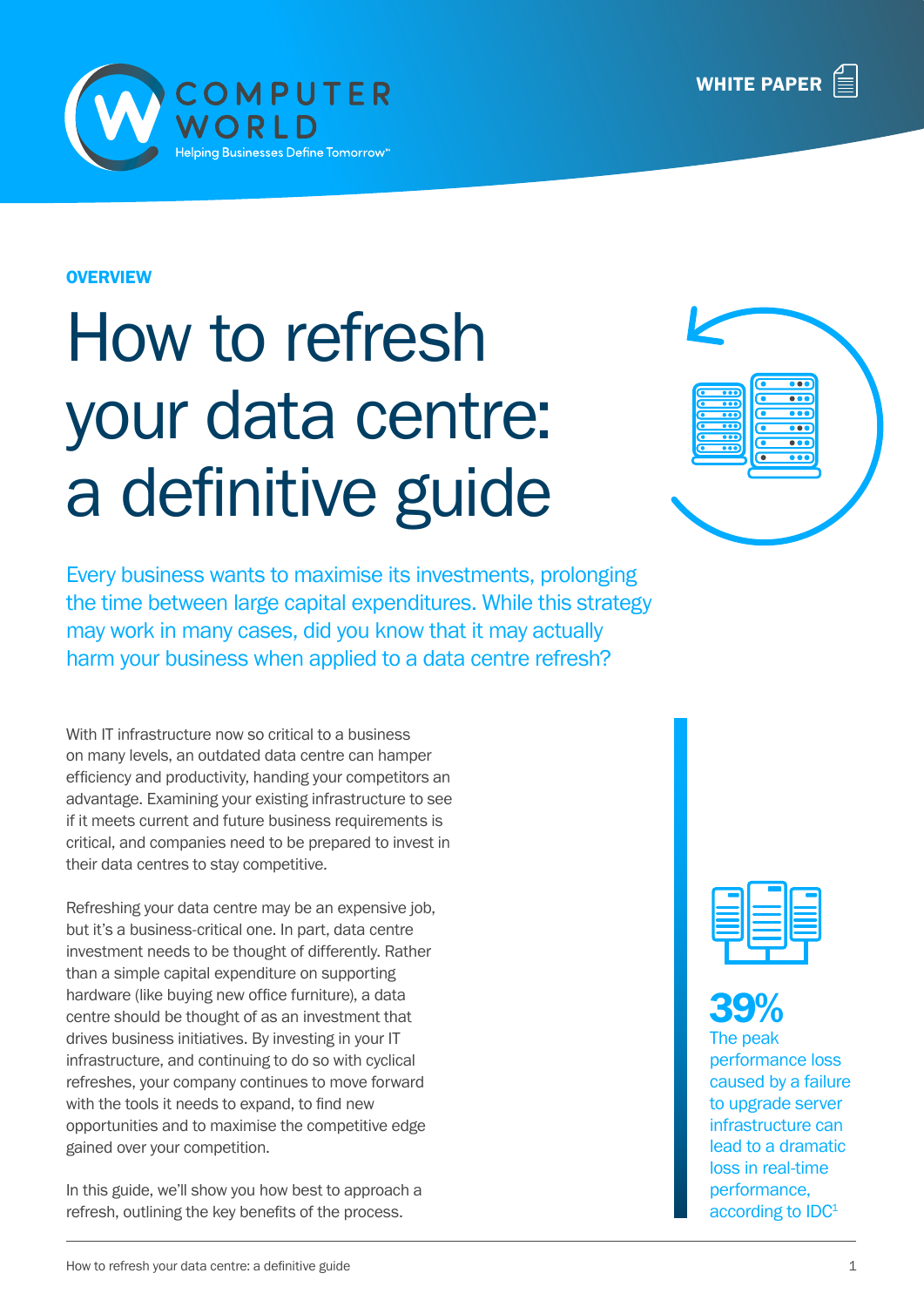

# 3 key reasons to refresh a data centre

There are many good business reasons to refresh your data centre so that it can support your business goals. We present the big three as key objectives.

#### Maximising investment

Ageing hardware and software tend to grow in scale and complexity, increasing the burden of management. Also, as old hardware is less power efficient, you can suffer from high running costs.

Old infrastructure can often be over-specified and underutilised, showing a profound waste of initial investment. By switching to a modern data centre, you can maximise your hardware investment. Moving some workloads to the cloud can further help cut existing running costs and simplify your data centre management.

#### Increasing performance

Old data centres can hamper performance, particularly as relative server performance decreases over time. Trying to run increasingly complicated applications on old hardware often becomes difficult.

But with a data centre architecture built around virtualisation, as most now are, it's easy to provide the performance platform that you need today. And it's one that has a simpler upgrade path and the ability to scale as your company and its data needs expand.

A data centre refresh can also increase redundancy and reduce downtime, saving your company real money.

#### Future-proofing

IT has to be used in a strategic role to develop business, rather than in its traditional supporting role. A data centre refresh can provide you with the infrastructure you need to utilise new applications, drive adoption and provide more powerful business-led tools.

And, getting your data centre technology right today, makes future expansion easier without over-complicating hardware management.

### 620 billion kWh

The predicted energy savings for US servers between 2010 and 2020, made possible by more power-efficient hardware<sup>2</sup>

14% The average annual decline in relative server performance occurring each year. After five years, a typical server will only have 40% of the performance it had when it was brand  $new<sup>1</sup>$ 

### 18.3 million

The number of annual server instances avoided in 2015, due to the use of new virtualised servers and the redeployment of existing hardware into a virtual environment<sup>3</sup>

37% The number of companies that have adopted a hyperconverged infrastructure in 2016, up 13% on the year before<sup>4</sup>

### Up to 15%

The percentage of maximum computing output, that (on average) a typical server in a data centre delivers in a year, according to research by McKinsey and Company5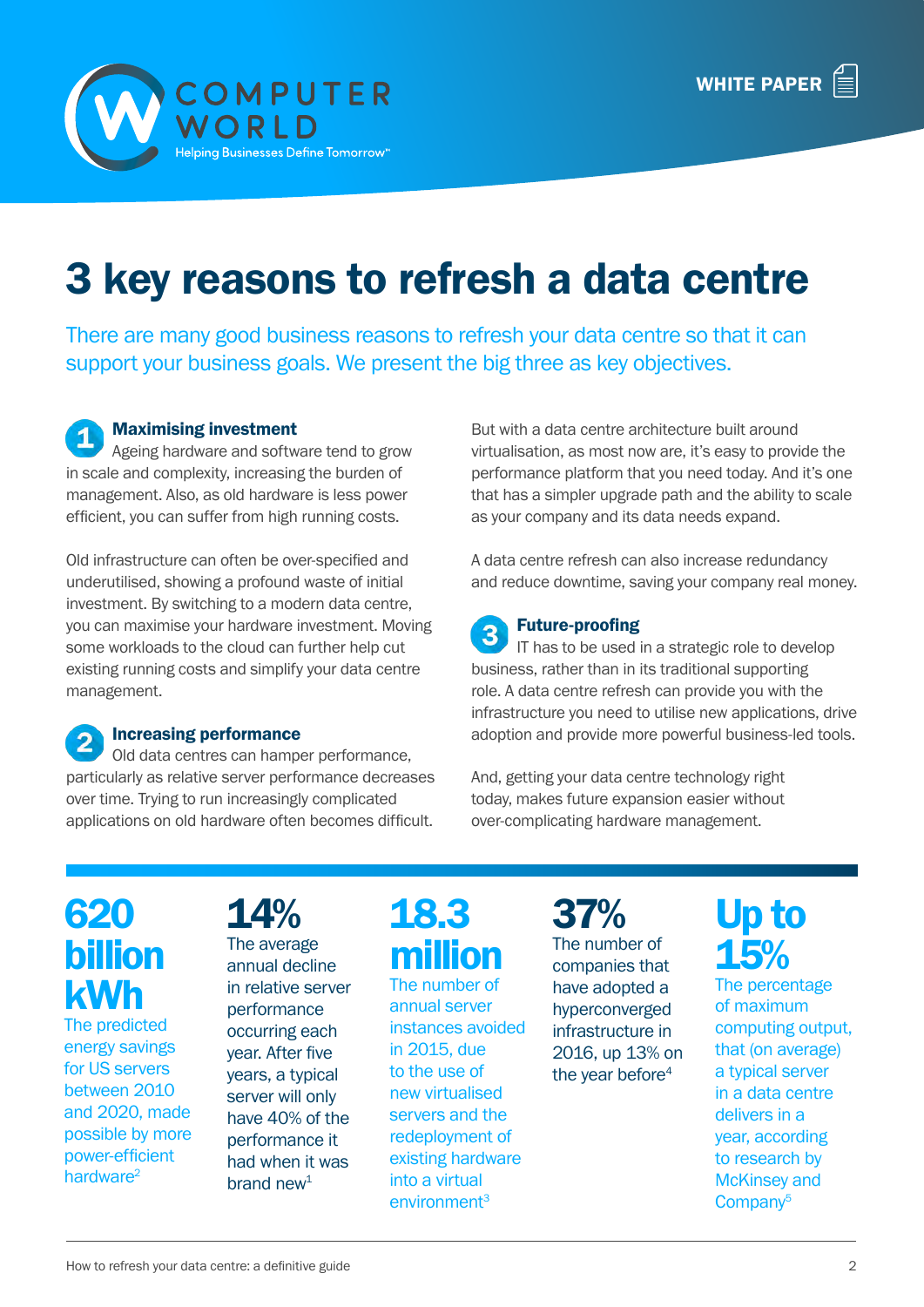



C<mark>OMPUTER</mark><br>NORLD

ping Businesses Define Tomorrow™

Any data centre refresh needs to provide your company with two things: the tools it needs to do its job today and the flexibility to adapt to tomorrow's needs. Meeting both targets today helps reduce costs and simplify management, giving you the IT infrastructure to support and grow your business.

At ComputerWorld, we offer advice to help our customers plan and implement their data centre refresh. These are the key tasks that you need to tackle.

#### Document what's running in your data centre

First, you need to get a detailed overview of what's currently running in your data centre. A service catalogue should be created, documenting every single service run by IT. Don't focus on the hardware or virtualised infrastructure, but look closely at the services you currently provide to the business.

Set downtime limits

For each service you provide, you need to ask yourself the following question: how long could your business survive without access to this service? From this starting point, you can set your Recovery Time Objective (RTO), or the time it takes to recover from a problem. You can also set the Recovery Point Objective (RPO), or how much data you can lose in the event of a problem.

Setting these values helps you design the solution you'll need to meet these downtime limits.

#### Analyse performance and capacity requirements

Measure and review server and service performance today, measuring total load and capacity. From this, you can start to build the hardware requirements for your new data centre. Consider the RAM, CPU and storage requirements that you need to hit your business objectives. You should plan for expansion and scale, even if that means assessing availability of upgrades in the future.

### Consider the cloud

Most businesses aren't ready to fully move to the cloud. But examining which workloads could be moved from local servers to the cloud is a job best performed now. Identification at this point gives you a choice in the future, and you may find that certain workloads can be performed much more costeffectively using cloud infrastructure.

that unplanned downtime costs businesses<sup>6</sup>

£6,790

The average cost per minute



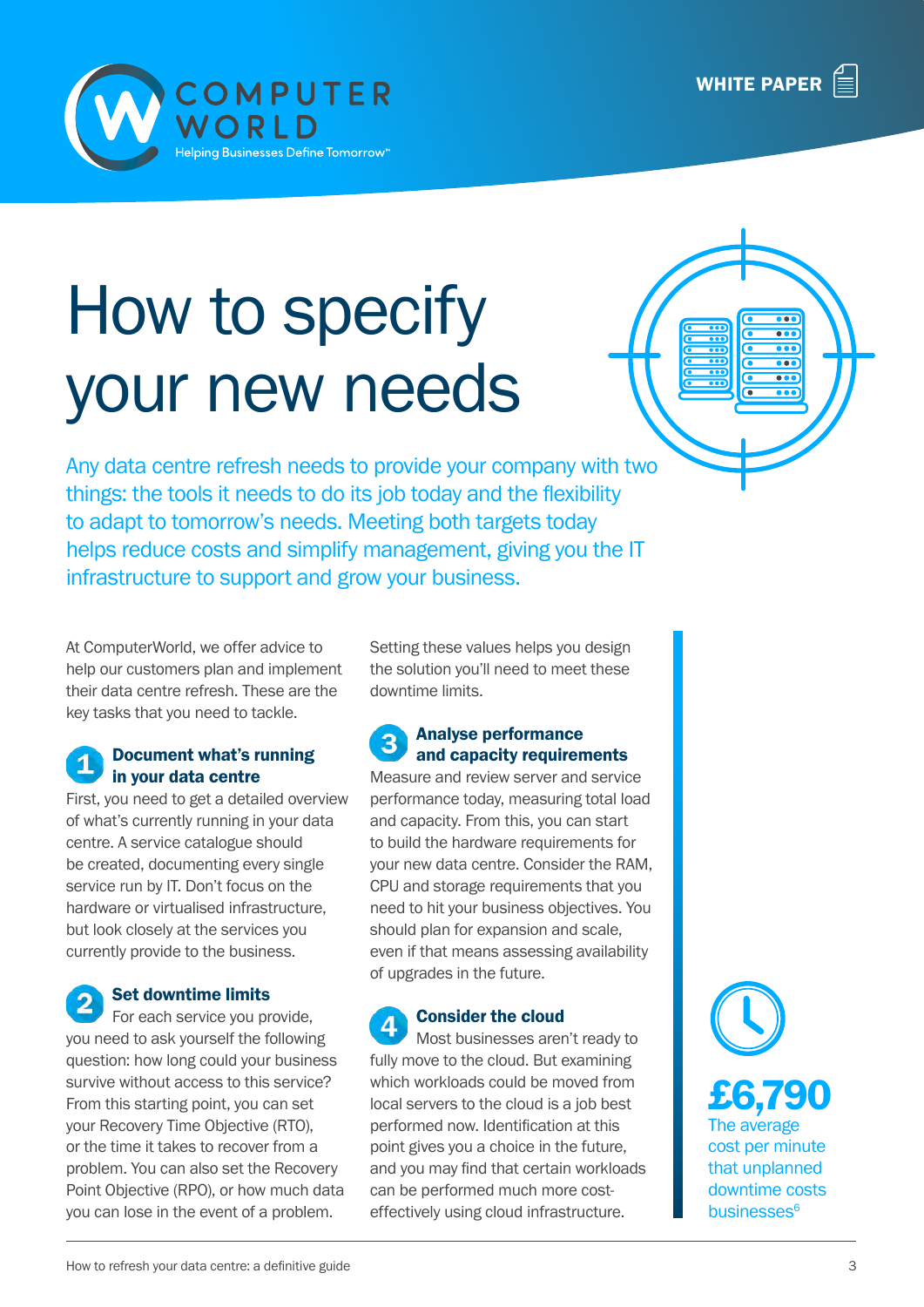



# How to reduce the cost of a new infrastructure

A simple server-for-server replacement is not the best way to implement your data centre refresh. You'll certainly see some benefit from new hardware, but it's easy to overspend, ending up with a data centre running at a fraction of its capacity. Instead, a refresh is an opportunity to cut costs, especially if you follow our advice.

#### Consolidate your servers

With the latest generation of server hardware, it's likely that you can consolidate your workloads, with fewer hosts running your required number of virtual machines. Look at the performance analysis that you completed previously and consider if increasing the number of CPU cores or RAM in a host could allow you to reduce the total number of hosts. As well as offering you a saving in hardware costs and management burden, fewer hosts are likely to reduce your software licensing and power costs, too.

However, don't forget that your virtualised infrastructure should be built using an N+1 design, meaning that you have the total amount of servers to meet your performance needs, plus an additional server for redundancy.

#### Don't over-specify VMs

Converting physical machines to virtual machines often results in the VM being over-specified. Carefully match each VM's requirements to the current workload requirements. Remember, you can boost a VM's resources at a later date if performance becomes an issue down the line.

#### Utilise the cloud

Your initial analysis would have told you which workloads you can potentially move to the cloud, but now is the time to analyse this in-depth. Utilising a SaaSfirst policy, you should seriously consider offloading some workloads. You may see considerable cost savings as a result.

Don't just consider moving entire services; you may find that you can use short-term cloud rental for burst traffic, such as processing year-end sales. In all cases look at both the Capex and Opex costs, so you can better calculate the total cost of ownership.

ComputerWorld are seeing a growing adoption of cloud technologies within its customer base, starting with email migrations to Microsoft Office 365. Consider these key questions before you move any workload to the cloud:

1. How is data backed up and how easy is it to recover?

2. If you are rolling out a new Software as a Service (SaaS) solution have you considered user education? An important success factor is user adoption and satisfaction. This is often overlooked until it's too late.

3. Have you planned a migration strategy that minimises downtime?



### £0.95 billion to £1.7 billion

The annual cost that unplanned downtime costs Fortune 1000 companies, according to IDC7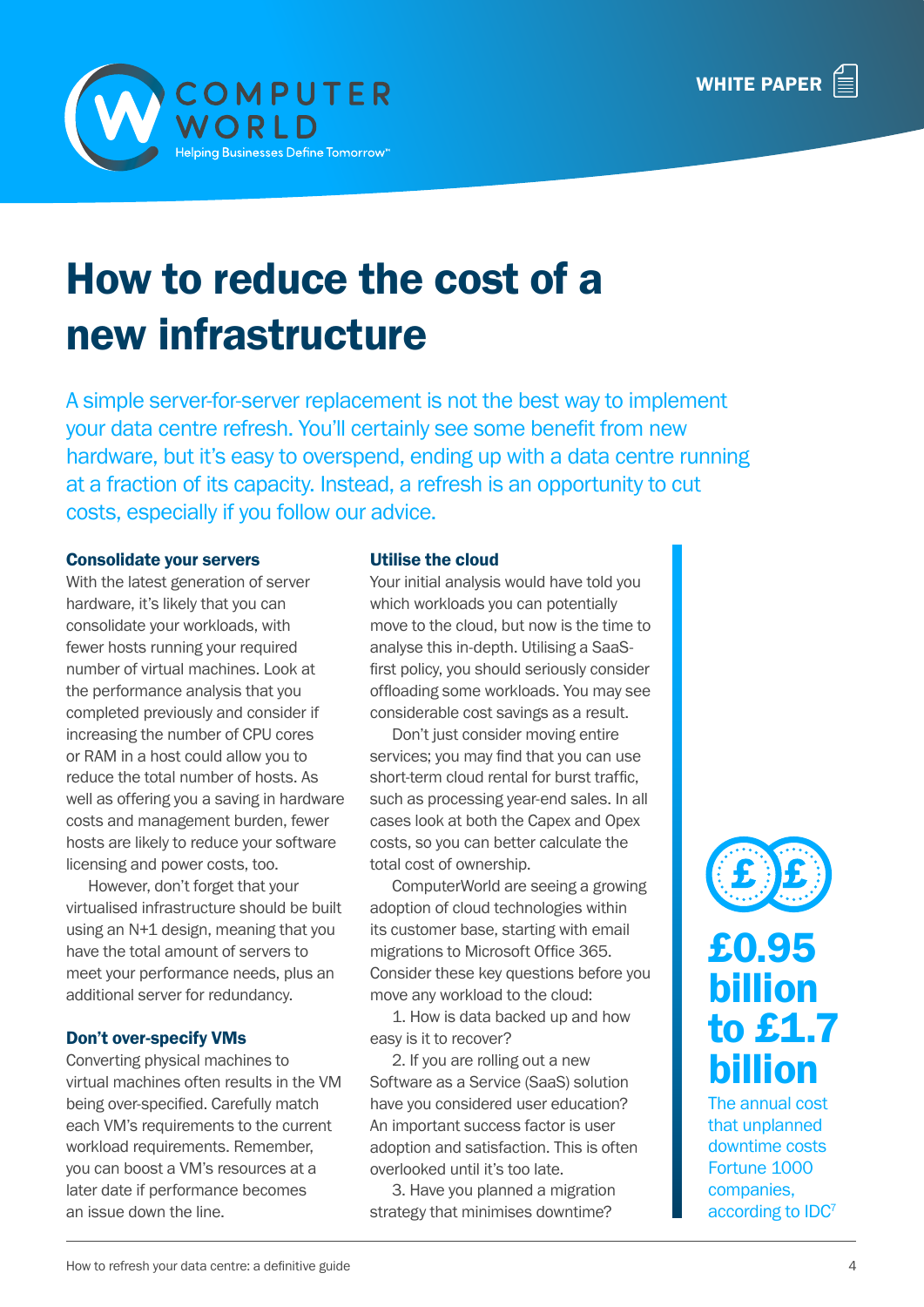

# The choices available to you: Traditional virtual infrastructure

With a **traditional virtual infrastructure**, every component (storage, servers, backup and networking) is bought individually from different companies and managed separately. Each part can be individually tuned and controlled, but there's a significant management overhead that can require a team of IT experts.

A traditional virtual infrastructure will be made up of a number of core components. These include: virtualisation hosts running a hypervisor, such as VMware ESXi or Hyper-V, shared storage, both LAN and storage networks, as well as supporting management components and backup.

When selecting the components for this infrastructure you should understand the ability for growth. Consider elements such as how

easy it is to add storage, increase memory and add virtualisation hosts to the overall solution.

Other important considerations may be focused around the available bandwidth. Whilst you may not have a direct business need for 10Gb Ethernet now, you may look to save costs by implementing 1Gb switching. Of course, this could be a false saving in the short term if you find you need additional bandwidth in the future.

TIP: If a traditional virtual infrastructure is the right choice for you and your business, ensure that it offers simplified and integrated management tools alongside the ability to grow any component in a granular fashion.

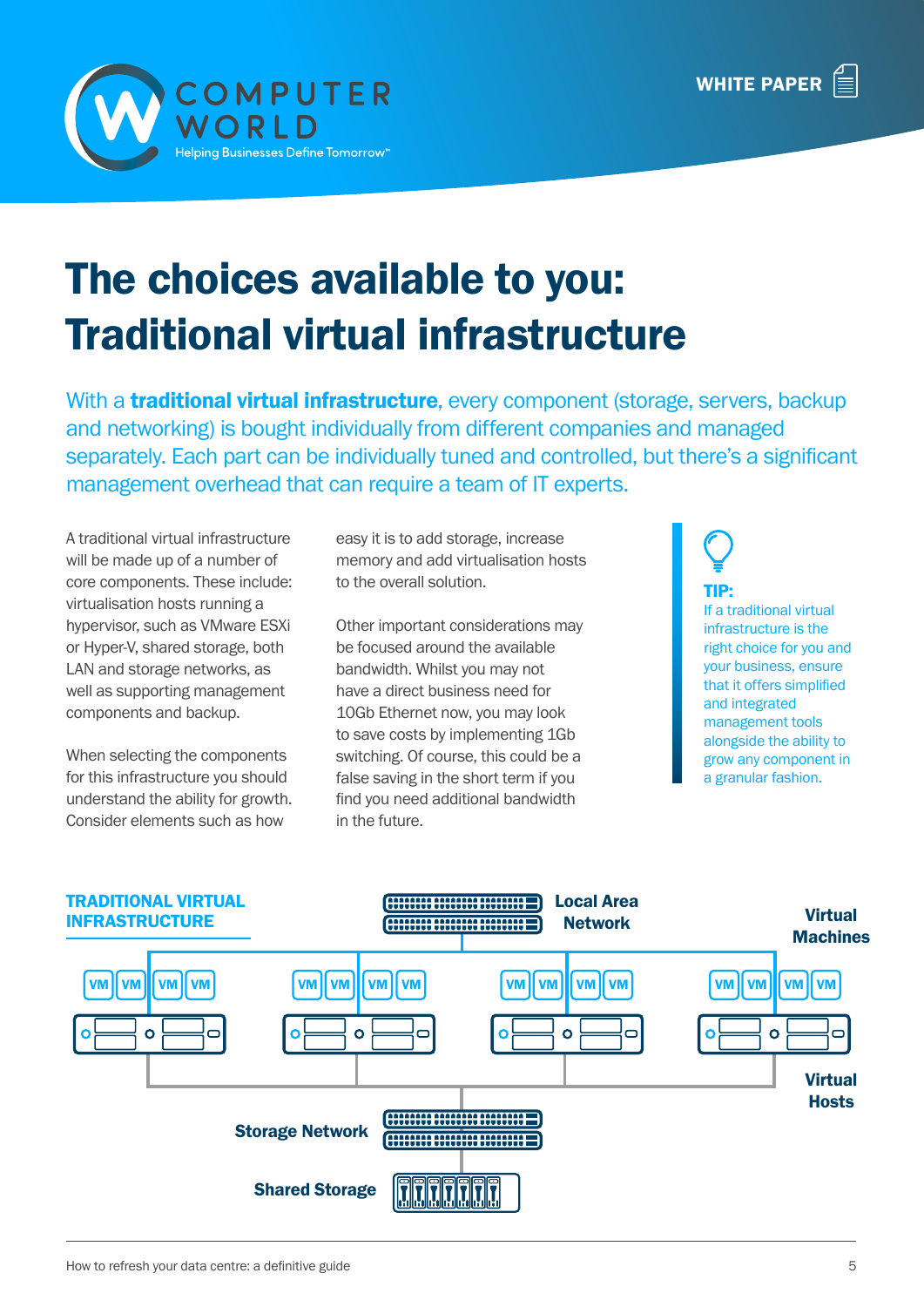

# The choices available to you: Traditional virtual infrastructure

There are a number of considerations you should make when designing a traditional virtual infrastructure. You should also understand the limitations of this approach when selecting which option is right for you.

When designing a traditional virtual infrastructure there are a number of important elements to consider.

#### No single point of failure

A well designed virtual infrastructure will offer no single point of failure. This is achieved by designing the solution for N+1 availability. This means understanding the performance required and specifying the virtualisation hosts to meet this requirement. But it also means adding an additional host to cater for a host failure or host maintenance.

Another benefit of the traditional approach is that each core component can be be replaced, tuned and upgraded independently. This may suit organisations that have recently invested in servers or shared storage, or who have a segregated team of technology specialists with a defined skill set. A traditional infrastructure may offer a more granular way of scaling, particularly storage, independently of compute.

#### Comprehensive integration

When choosing a traditional virtual infrastructure, you should consider a hybrid or all-flash storage solution, to meet business needs and demands. And, you should ensure that your chosen infrastructure has comprehensive integration with your chosen hypervisor and management tools. This will make management of your virtual environment considerably easier in the long run.

We find that selecting the three major components (servers, storage and networking) from a single provider is a good choice, too. This gives you easier support, maintenance and upgrades while reducing the management burden.

#### The disadvantages

Whilst a traditional virtual infrastructure has served us very well to date, there are some disadvantages that must also be considered. First is 'complexity'. Initial configuration and on-going management of a traditional virtual infrastructure can incur additional man hour requirements, with complex initial configuration and multiple management consoles. Second, there's the issue of 'limited scale'. Most traditional infrastructure solutions will require you to predict future growth to choose the right solution. This can make the initial design decision difficult and you run the risk of under/over specifying.

TIP: When choosing a traditional virtual infrastructure, you should consider a hybrid or all-flash storage solution.





The money saved by deploying a virtual server when compared to a physical one, according to Cisco<sup>8</sup>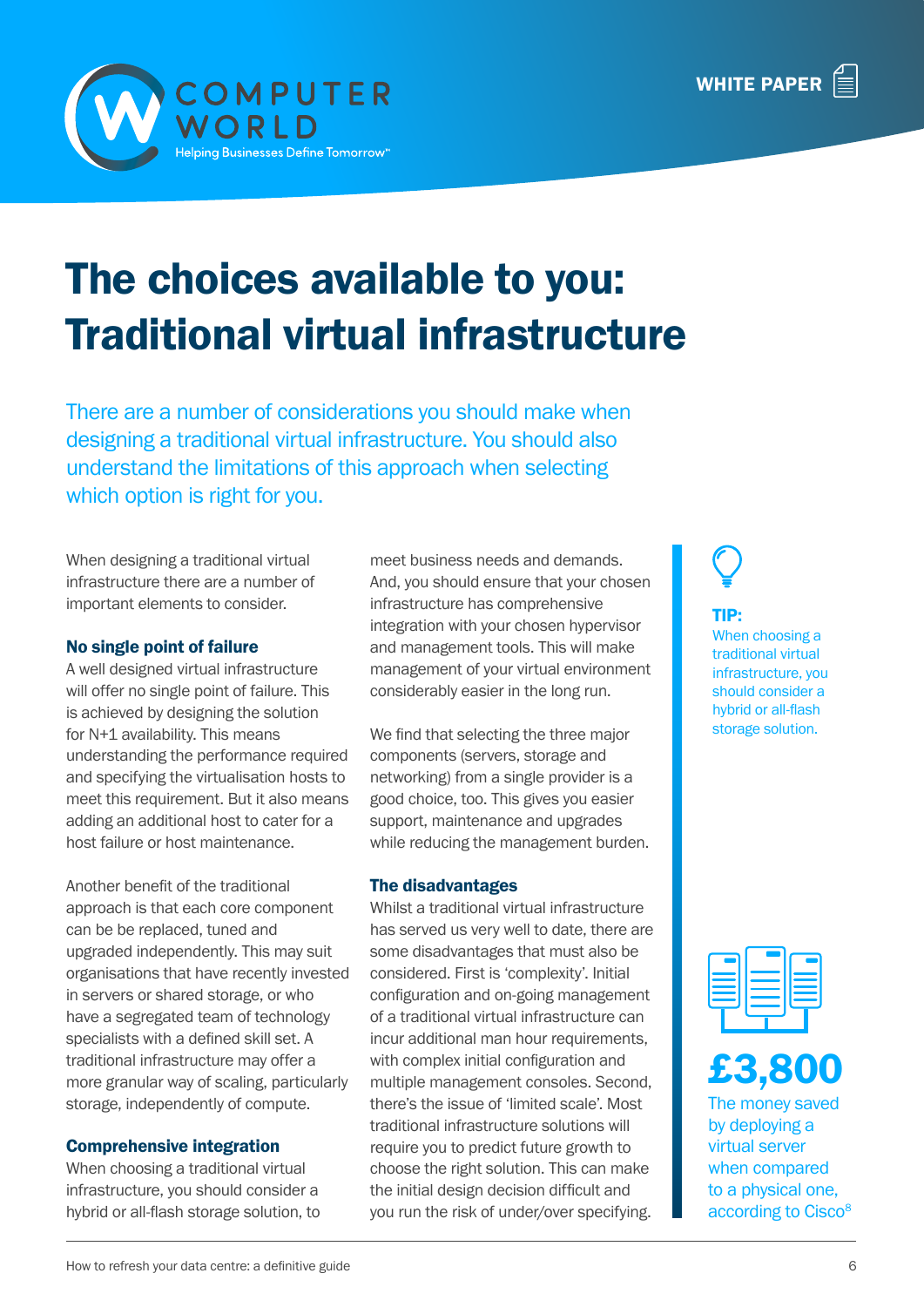



# The new choice available to you: Hyper-converged infrastructure

A **hyper-converged infrastructure** consolidates compute and storage into single appliances, which means faster deployments and increased ease of management and support. Costs can be also be reduced with cheaper initial purchases and ongoing opex and capex costs.

One of the biggest trends we are seeing within the industry is the growth of the Software Defined Data Center (SDDC).

The SDDC expands the concepts of virtualisation including hardware abstraction and pooled resource to storage and networking. A hyperconverged approach takes these principles and allows for hybrid or allflash storage to be installed physically in the virtualisation hosts, whilst pooled into a virtual shared storage device through the use of software.

Combine this with the benefits of network virtualisation, with technologies such as VMware NSX and you gain access to increased performance, ease of management and the ability to scale one node at a time as you grow.

TIP: Hybrid or all-flash storage can help deliver the performance you need to achieve your business objectives.

HYPER-CONVERGED Converged Network INFRASTRUCTURE 1000000 0000000 000000 Virtual Machines VM VM VM VM VM VM VM VM VM VM VM VM VM VM VM VM Virtual Hosts FF  $\overline{a}$ 问 **o** 

Virtual SAN

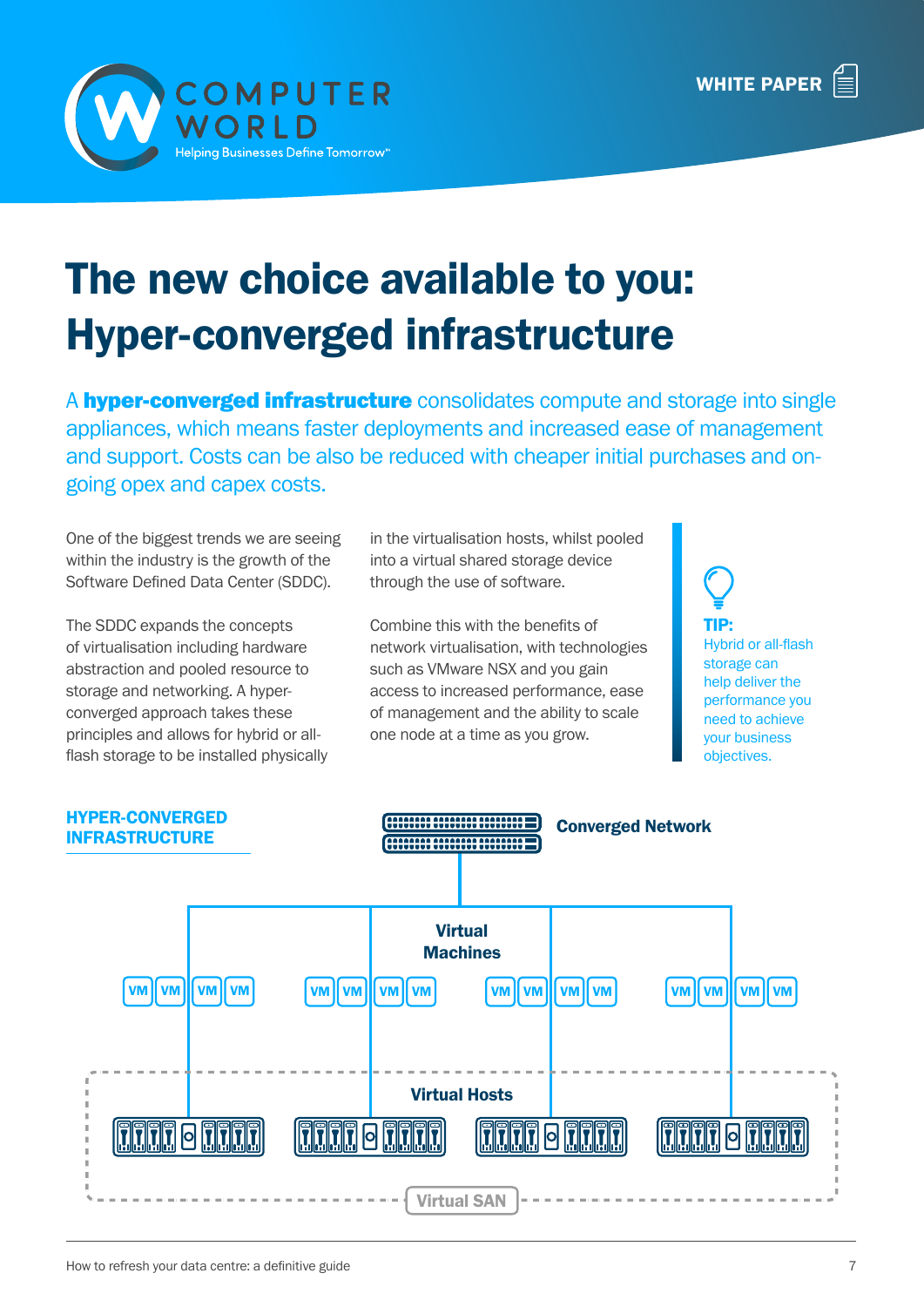



# Hyperconvergence and the software defined data centre

Replacing a traditional infrastructure with a hyper-converged solution can save you time and money. Not only that, it can make it easier to expand your data centre in the future and support emerging ways of working.

For many companies, a traditional virtual infrastructure doesn't offer the flexibility or ease of management required. The alternative is a hyperconverged infrastructure, which uses single appliances that house your compute and storage components, making deployment far simpler.

A hyper-converged infrastructure is far easier to manage, too. Rather than having a collection of management consoles, you have a single console that manages all aspects of your virtualised environment. Add in the simplified physical infrastructure (each hyperconverged appliance is largely plug-and-play), and your company benefits from a reduced management burden. As a result, opting for a hyperconverged approach often reduces both Capex and Opex costs.

#### Achieving scale

Scale can be achieved, both by upgrading within nodes or by adding additional nodes. This makes it relatively straightforward to grow your hyperconverged infrastructure to meet new demands, as well expanding it to encompass new workloads. A hyper-converged solution will also

offer the ability replicate and fail-over to alternative nodes, helping you meet your availability and DR targets.

#### Software defined data centres

Hyperconvergance is also a critical component of what's defined as the software defined data centre (SDDC). In an SDDC, virtualisation is taken to the next level, allowing even greater flexibility. All infrastructure elements (storage, networking, and compute) are virtualised and then delivered as a service. Managed centrally via software, an SDDC keeps deployment, provisioning and configuration abstracted from physical hardware.

Hyperconvergence takes these principles and allows for hybrid or all-flash storage to be installed physically in virtualisation hosts. Not only that, but it can be pooled into a virtual shared storage device through software and a single management console. And as stated before, combined with the benefits of network virtualisation, technologies such as VMware NSX and an SDDC, you should get increased performance, simpler management and cost-effective growth as you scale one node at a time.





The date by which an SDDC's capabilities will be a requirement for 75% of businesses<sup>9</sup>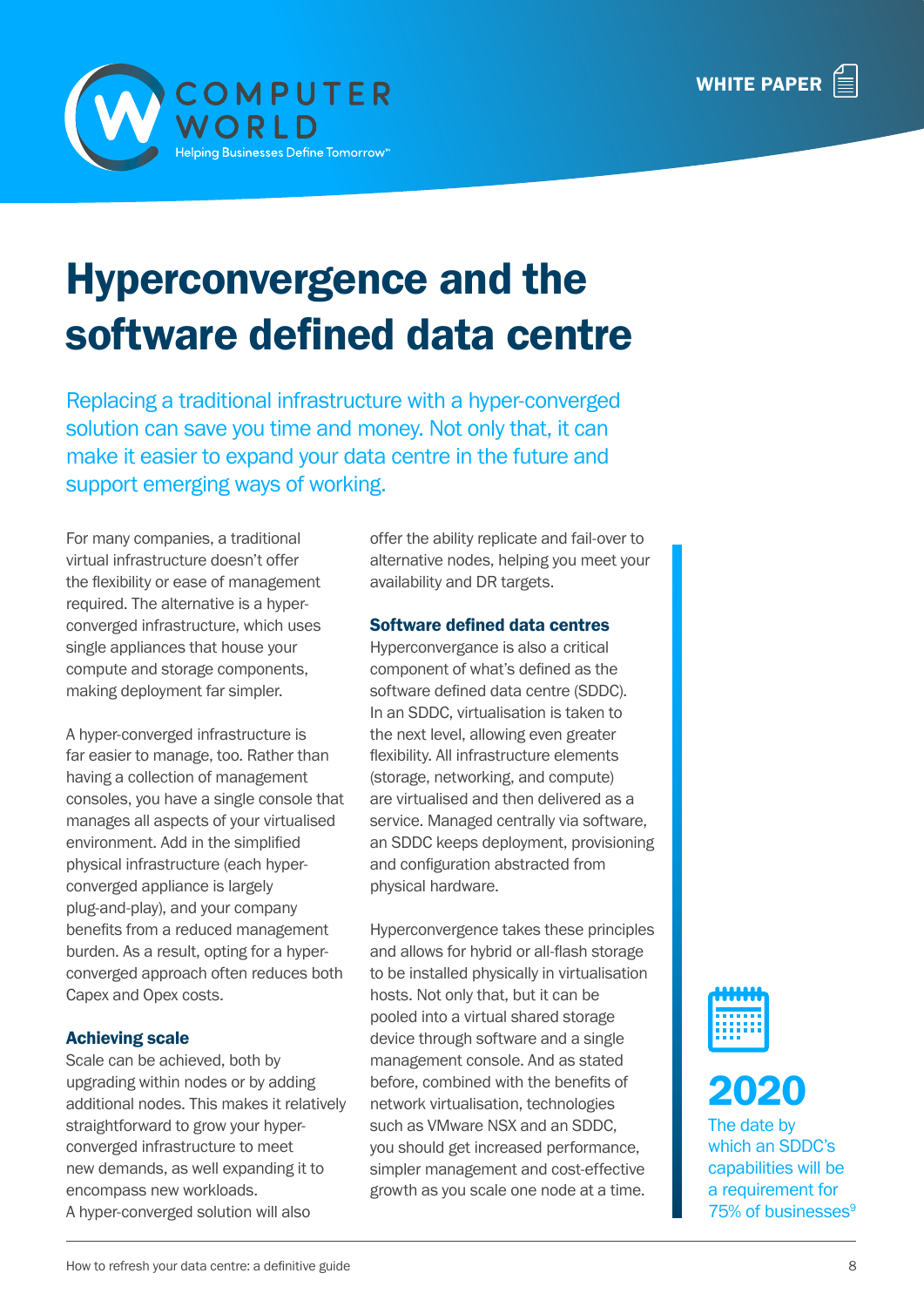

# How to specify a hyper-converged infrastructure, and plan for the future

The beauty of a hyper-converged infrastructure is that you buy complete units and build them together, Lego-style. It's important to choose the right appliances from the start, both to meet your current business needs and to provide the scale that you'll need in the future. Here are the main questions you need to ask...

#### Will it work with current and planned workloads?

A hyper-converged appliance needs to be tailored for the workload it will be performing. Ensure that any appliances you buy have enough processing power, RAM and storage speeds to meet your requirements, as set out in the document you created when you analysed your existing data centre. Look for the expansion options available to see how far you can scale to support future workloads, too.

#### How far can it scale?

You need to know the minimum and maximum number of nodes that the solution you're buying supports. The starting point sets out your initial minimum spend, with many vendors starting at three nodes (one of the reasons that hyperconvergence may not be suitable for small businesses). At the top end, the maximum number of nodes lets you work out how far you can scale your new infrastructure and if your choice will support your predicted needs.

#### Which hypervisors are supported?

Our advice is to look at the vendor specific solutions first, e.g. VMware or Microsoft, then consider third party options. Solutions designed on VMware vSAN are hypervisor-integrated, which can offer benefits including increased performance, simplicity of architecture and easier support. If you're planning a migration to a different hypervisor in the future, do ensure the solution you choose will support this migration.

#### Can it integrate with existing and planned infrastructure?

Your initial hyper-converged appliances will likely need to communicate with your existing data centre and virtual infrastructure, so look for products that will integrate easily. If you plan for nodes that can integrate with your planned infrastructure, you can adapt without having to replace hardware in the future.

#### Does it support your storage needs?

Storage is integrated into the nodes of the appliance that you buy, so it's vitally important that you take this into account. To make the most of your money, be sure that you buy the right amount of storage to meet your current needs. Future expansion can be actioned within the nodes, so pick a disk-dense option that will give you room to grow.



## 34%

The number of companies that have experienced an incident in the last five years that required disaster recovery<sup>10</sup>

## 58%

The number of companies that have a scenariospecific business continuity plan (BCP) according to Forrester<sup>11</sup>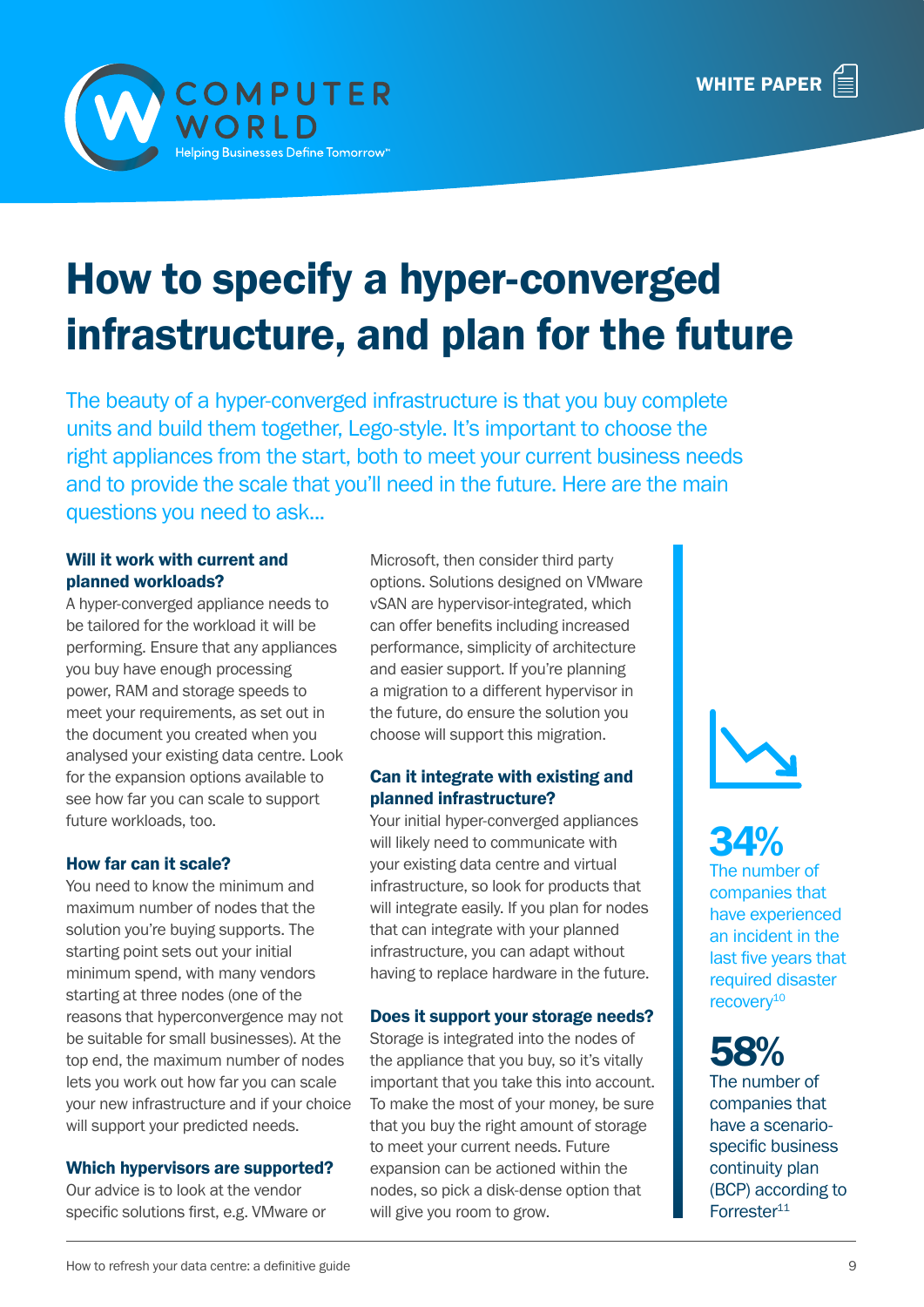



# Availability, backup and DR with a hyper-converged infrastructure

Should your infrastructure go down, your business can suffer financially. Backup, availability and disaster recovery are all critically important in a hyper-converged environment. Fortunately, they can all be simplified, with hyperconvergence making management of disaster recovery far easier than with a traditional infrastructure.

To properly plan your DR strategy, you need to go back to your service catalogue and your defined RPO and RTO targets. From this, you should examine how you can deliver a three-tier protection strategy, matching business requirements for each workload, and working within your budget. For example, Gold tier may be one-hour RPO and RTO; Silver could be four-hour RPO and RTO; and Bronze could be 24-hour RPO and RTO. When considering how to achieve your targets, availability, backup and DR all need to be accounted for.

#### Availability

Availability is all about having the equipment and plans in place to prevent errors or downtime. RAID is a must, protecting storage from a one- or twodisk failure; this technology is built into shared storage appliances. A redundant Array of Independent Nodes (RAIN) as used in hyper-converged solutions is a second option. In simple terms, data stored on one node is replicated to another node. Should a node fail, its data is immediately available, elsewhere. Replication can be performed locally, to other nodes in the same cluster,

#### remotely, or to the cloud. **Backup**

All companies should follow a 3-2-1 backup strategy. This means that you should have three copies of your data, stored on a least two different mediums with at least one held off-site. In the past, this usually meant keeping tapes offline, either in a different office or a dedicated storage facility. Today, cloud solutions can offer a smarter solution, giving you faster access to your data in the event of a problem. While traditional file-based backups will keep data safe, the physical state of your backup machines will need monitoring. Snapshots should also be considered, letting you roll back changes and reduce downtime.

#### Disaster recovery

Should the worst happen, how quickly could you recover? Planning for a worstcase scenario usually means considering off-site options. Replication of servers to the cloud or an alternative server cluster can keep you running and you should focus on replicating your most valuable, business-critical workloads. Maintaining at least one copy of your data offsite, as part of the 3-2-1 strategy we've detailed,



## 49%

The percentage of BCP invocations caused by IT failure, according to Forrester<sup>12</sup>

60% Percentage of SMBs that will shut down within six months of losing data $13$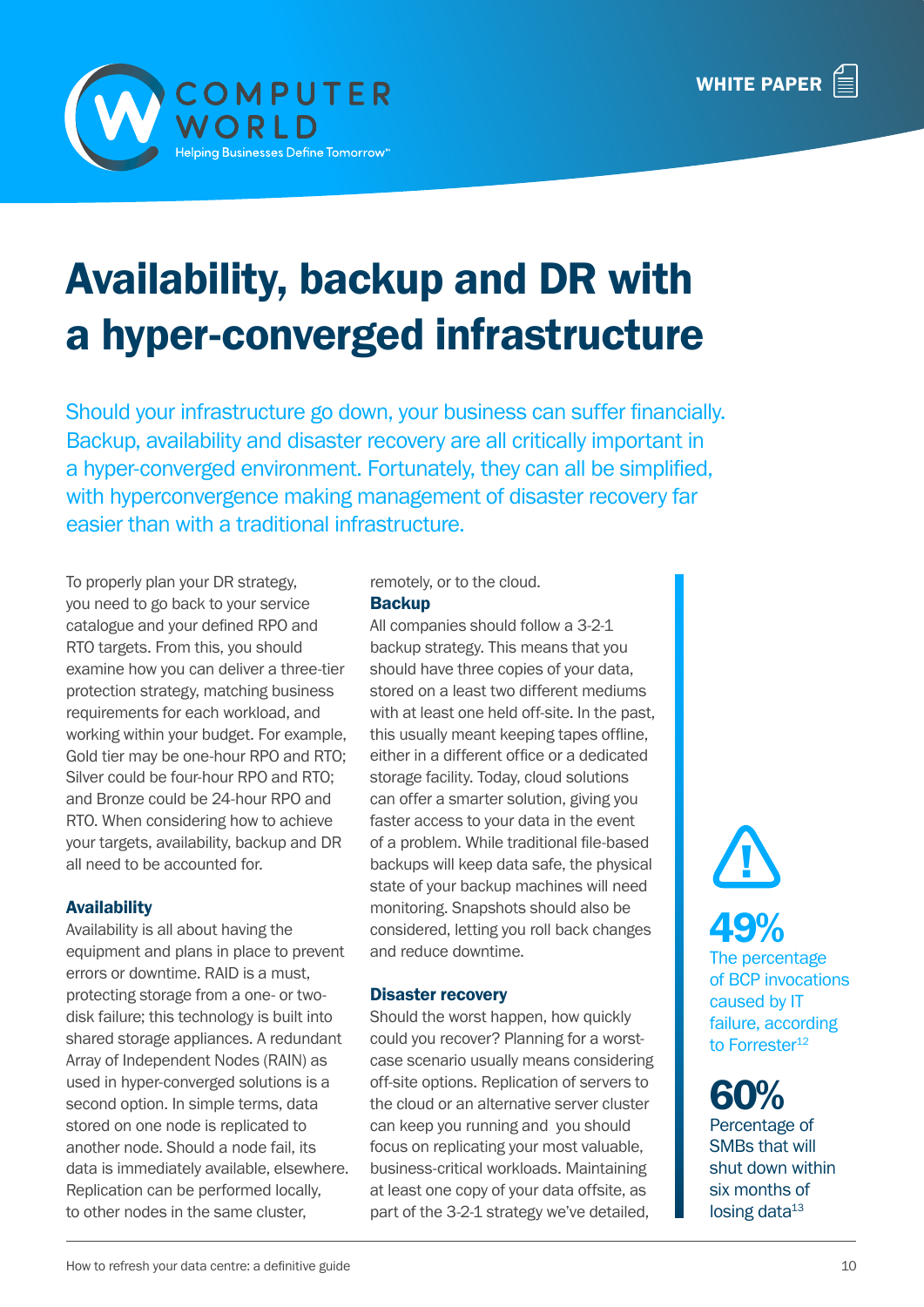



#### SUMMARY:

# Why do you need to refresh your data centre today?

A data centre refresh is an opportunity not just to improve your IT infrastructure, but to build the tools that your business needs to grow and thrive. Making the right choices during your project is key, allowing you to focus on building a data centre that not only meets today's requirements but gives you room to grow in the future.

Cutting down on management and infrastructure complexity can help you meet these goals, and reduce cost at the same time. For these reasons, hyper-converged infrastructure is one new technology that can help you here, giving you a virtualised infrastructure without the headache of having to manage a diverse array of systems. At the same time, examining workloads and shifting some to the cloud can help improve user satisfaction, while reducing the burden of management on your IT team.

Get all of these things correct today and, with ComputerWorld's expert advice, you'll be in the best possible position to grow your business while extending your advantage over your competitors.



#### **SOURCES**

- 1. https://www.emc.com/collateral/analyst-reports/idc-why-upgrade-server-infrastructure.pdf
- 2. http://www.datacenterknowledge.com/archives/2016/06/27/heres-how-much-energy-all-us-data-centers-consume/
- 3. https://www.vmware.com/content/dam/digitalmarketing/vmware/en/pdf/sustainability/vmware-greenit-virtualization-delivers-energy-carbon-emissions.pdf
- 4. http://www.hyperconverged.org/wp-content/uploads/2016/07/2016-State-of-Hyperconverged-Infrastructure-Market-Report-final-v1.pdf
- 5. https://www.forbes.com/sites/benkepes/2015/06/03/30-of-servers-are-sitting-comatose-according-to-research/#dcd291a59c79
- 6. http://www.dobson.net/much-downtime-really-cost-business/
- 7. http://devopsdigest.com/idc-survey-appdynamics-devops-application-performance
- 8. https://www.energystar.gov/products/low\_carbon\_it\_campaign/12\_ways\_save\_energy\_data\_center/server\_virtualization
- 9. http://www.gartner.com/newsroom/id/3136417
- 10. http://www.evolveip.net/resources-library/2015-disaster-recovery-and-business-continuity-survey
- 11. http://drj.com/images/surveys\_pdf/forrester/2014-Forrester-Survey.pdf
- 12. https://clutch.co/cloud/resources/world-backup-day-2017

13. https://www.krollontrack.co.uk/resources/press/details/kroll-ontrack-shares-data-loss-realities-from-2016-data-loss-index/